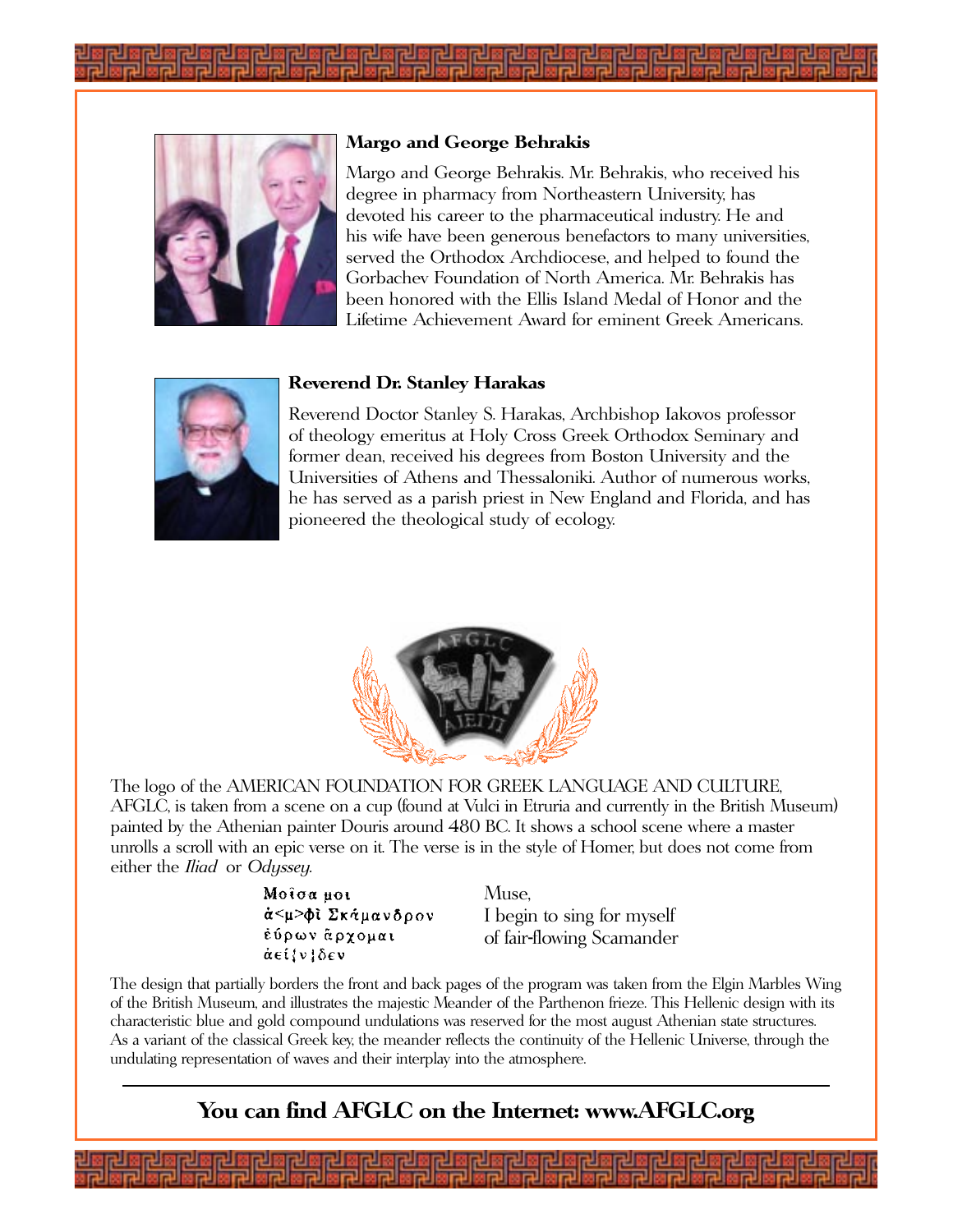

**"Hellenic Paideia: Educating for Democracy and World Peace" Sponsored by:**

**Margo & George D. Behrakis**



#### March 3 - 5, 2005 **University of South Florida / Tampa, Florida** March 3 - 5, 2005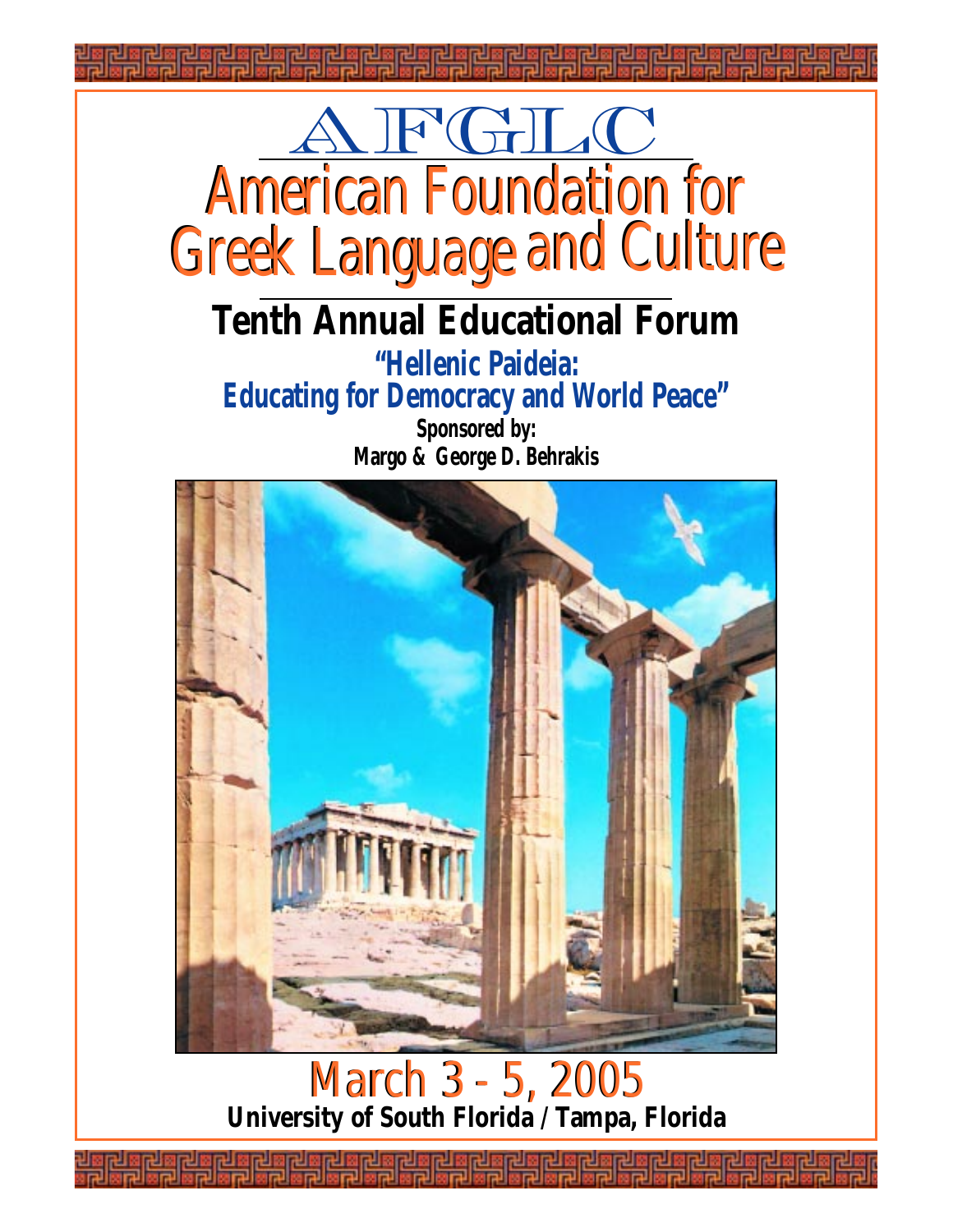## American Foundation for Greek Language & Culture

### AFGLC Mission Statement

The fundamental mission of the AFGLC (American Foundation for Greek Language and Culture) is to assist in the preservation and enhancement of Greek Culture and Language in the United States through our institutions of higher learning. The Foundation was established by a group of concerned Greeks and Philhellenes across America, whose role is to make available to the present as well as secure for the future the historic and cultural role of the Hellenic tradition and language. We strongly believe that we can most effectively accomplish this by the establishment of "INTERDISCIPLINARY CENTERS OF HELLENIC STUDIES" (ICHS) at various academic institutions on a regular basis across the United States. Each of the ICHS will typically consist of five endowed professors in the following areas:



The foundation is situated as a nonprofit organization with its headquarters in the State of Florida. Its scope and patronage are envisioned as national and international with particular emphasis on the bonds that exist between Greece and the United States.

AFGLC welcomes people who share with us the conviction that the revival of interest in the Greek Language and the preservation of the Hellenic heritage are of great importance, given the role that both played in the formation of the values and ideas of our beautiful country. It will be a time to rejoice and celebrate when the students in our colleges and universities have once again the opportunity to study the wealth of meanings that have given our western civilization its solid conceptual foundations in philosophy, in language, the arts and the sciences.

We must not forget what the famous philosopher Alfred North Whitehead said: "That all philosophy is but a series of footnotes of Plato" or Sir Henry Summer Maine's significant remark "except for the blind forces of nature nothing moves on this earth that is not Greek in its origin."

> "If we do not succeed in the rejuvenation and enhancement of Hellenism in the Americas, History will not forgive us."

–AFGLC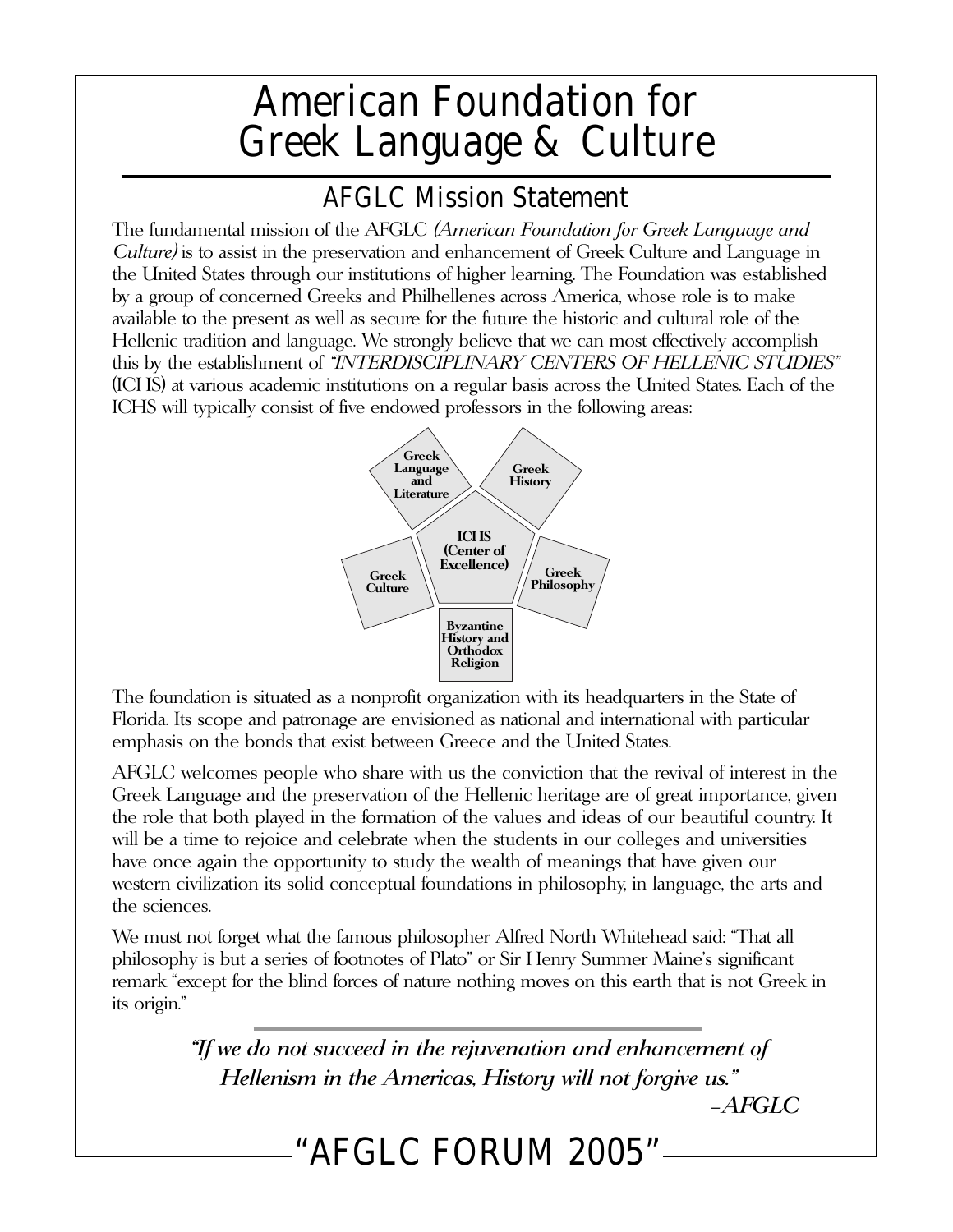

#### **John H. Erickson**

John H. Erickson, Dean of St. Vladimir's Orthodox Theological Seminary and Peter N. Gramowics Professor of Church History, has degrees from Harvard, Yale and St. Vladimir's. He is an eminent theologian and historian of Eastern Orthodoxy, and the author of six books and innumerable articles on all aspects of Orthodox religion and Church history.



#### **Marilyn Rouvelas**

Marilyn Rouvelas, who received her degree in history from the American University, is the author of the best-selling *Guide to* Greek Traditions and Customs in America and editor of several popular books on Orthodoxy. She has done research for the Atlantic Monthly magazine and been on the production staff of WETA public television and the Discovery Channel. She is active in the Greek Orthodox Archdiocese of North and South America.



#### **Robin Waterfield**

Robin Waterfield, a prolific and respected translator of more than twenty volumes of Greek philosophy, plays and histories, is also the author of a comprehensive history of the city of Athens. He has taught at Williams College and St. Andrew's University (Scotland) in the UK. He divides his time between Great Britain and Greece.



#### **Richard E. Rubenstein**

Dr. Richard E. Rubenstein, professor of conflict resolution and public affairs at George Mason University, is a graduate of Harvard College, Oxford University (Rhodes Scholar) and Harvard School of Law. An expert on terrorism, among other subjects, he is the author of numerous books, including Aristotle's Children and When Jesus Became God.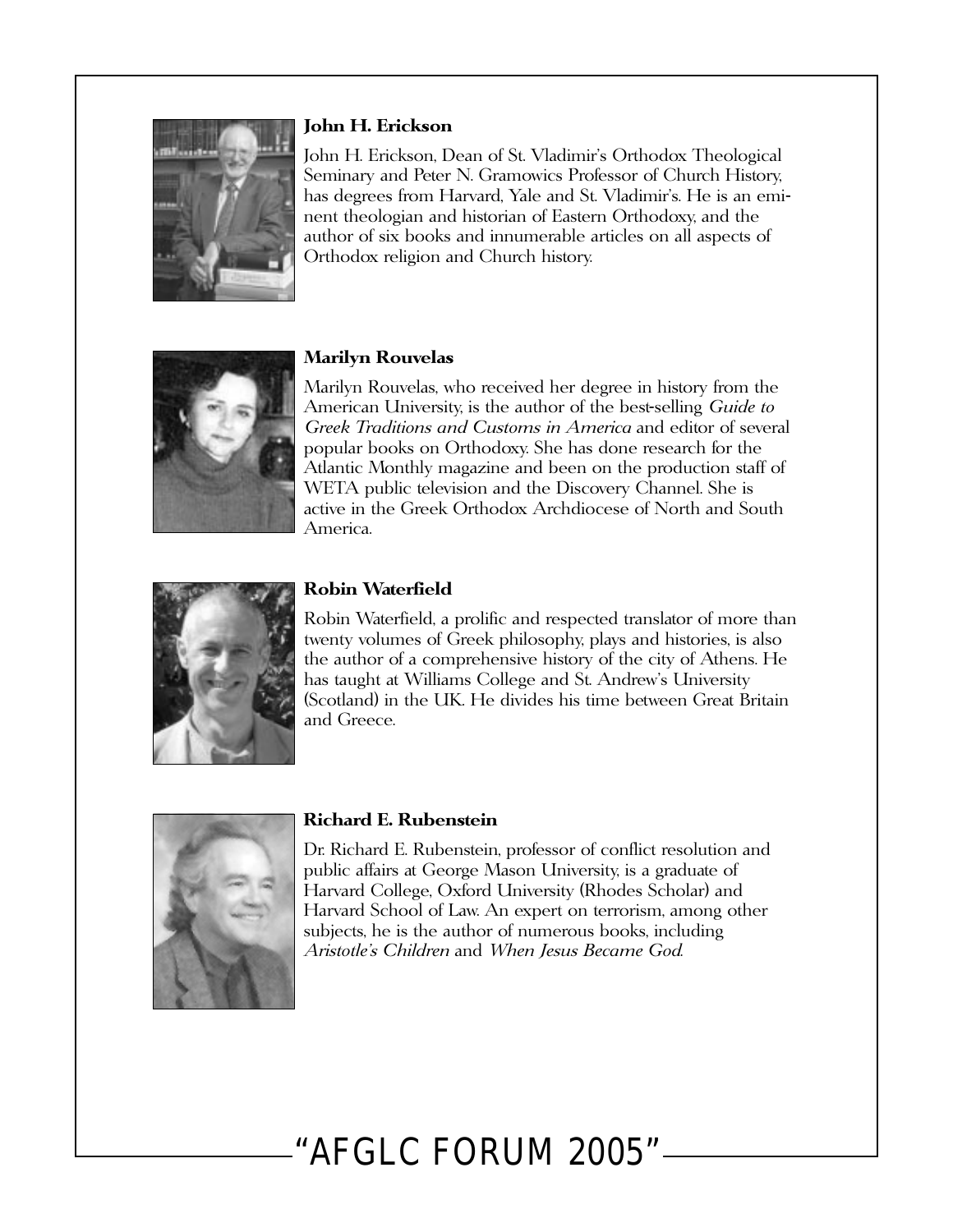## AIMS & OBJECTIVES

- 1. To assist in establishing and enhancing the offering of studies in the Greek language and fields of Greek literature, history, philosophy, art, society and culture at academic institutions.
- 2. To assist in the establishment of curricula in the Greek language and related fields, especially literature, leading to a baccalaureate degree.
- 3. To encourage and assist academic institutions in establishing graduate programs in the aforementioned areas of Greek studies.
- 4. To work with other organizations in the United States whose goals and objectives are to promote and enhance the teaching of the Greek language, Greek literature and Greek culture at academic institutions.
- 5. To assist academic institutions in the collection of research material and various data pertaining to Greek culture and studies in general.
- 6. To assist in the creation of archives of Greek American families and organizations who have played important roles in the history of America.
- 7. To assist in establishing and organizing (a) visiting lecture programs involving prominent scholars in Greek culture and civilization, and (b) exchange programs of prominent scholars in Greek studies between academic institutions in Greece and the United States.
- 8. To organize seminars, symposia and conferences for the promotion of the aims and objectives of AFGLC.
- 9. To assist in the publishing of scholarly works on Greek civilization and culture and all the other related fields.
- 10. To engage in projects and programs involving the aforementioned fields as the Trustees and Directors deem appropriate.

#### ΑΜΕΡΙΚΑΝΙΚΟ ΙΔΡΥΜΑ ΓΙΑ ΤΗΝ ΕΛΛΗΝΙΚΗ ΓΛΩΣΣΑ ΚΑΙ ΤΟΝ ΠΟΛΙΤΙΣΜΟ **(AIEFII)**

#### ΣΚΟΠΟΙ ΚΑΙ ΣΤΟΧΟΙ

- $1.$ Να βοηθήσει στη δημιουργία και ενίσχυση πανεπιστημιακών μαθημάτων που έχουν ως αντικείμενό τους την ελληνική γλώσσα, λογοτεχνία, ιστορία, φιλοσοφία, τέχνη, καθώς επίσης και την ελληνική κοινωνία και πολιτισμό.
- $2.$ Να δημιουργήσει προγράμματα σπουδών για την ελληνική γλώσσα και σχετικούς τομείς, με ιδιαίτερη έμφαση στη λογοτεχνία, που να οδηγούν στην απόκτηση πτυχίου.
- Να ενθαρρύνει και να συνδράμει τα ακαδημαϊκά ιδρύματα στη δημιουργία  $3<sub>1</sub>$ μεταπτυχιακών προγραμμάτων στους τομείς που αναφέρονται παραπάνω.
- Να έχει συνεργασία με άλλους οργανισμούς στις Ηνωμένες Πολιτείες που σκοπός τους  $\overline{4}$ . είναι η προώθηση και η επέκταση της διδασκαλίας της ελληνικής γλώσσας, λογοτεχνίας και πολιτισμού σε ακαδημαϊκά ιδρύματα.
- 5. Να βοηθήσει τα ακαδημαϊκά ιδρύματα στη συλλογή ερευνητικού υλικού καθώς και κάθε είδους πληροφορίας που αφορά τον ελληνικό πολιτισμό και την ελληνική εμπειρία γενικά.
- 6. Να βοηθήσει στη δημιουργία αρχείων των ελληνοαμερικανικών οικογενειών και των οργανώσεων που έχουν διαδραματίσει σημαντικό ρόλο στην ιστορία των Ηνωμένων Πολιτειών.
- 7. Να δημιουργήσει α) προγράμματα διαλέξεων από διακεκριμένους επισκέπτεςεπιστήμονες που μελετούν τις διάφορες πτυχές του ελληνικού πολιτισμού και της ελληνικής κοινωνίας, και β) προγράμματα ανταλλαγών ανάμεσα στα ανώτατα εκπαιδευτικά ιδρύματα της Ελλάδας και των Ηνωμένων Πολιτειών σε επίπεδο διακεκριμένων ερευνητών του Ελληνισμού.
- 8. Να οργανώνει σεμινάρια, συμπόσια και συνέδρια για την προώθηση των σκοπών του AIEFIL.
- 9. Να εκδόσει μελέτες για τον ελληνικό πολιτισμό ή άλλα σχετικά αντικείμενα.
- Να αναλάβει την υλοποίηση σχεδίων και προγραμμάτων που αφορούν τους  $10.$ προαναφερθέντες στόγους, κατά την κρίση της Διοικήσεως του Ιδρύματος.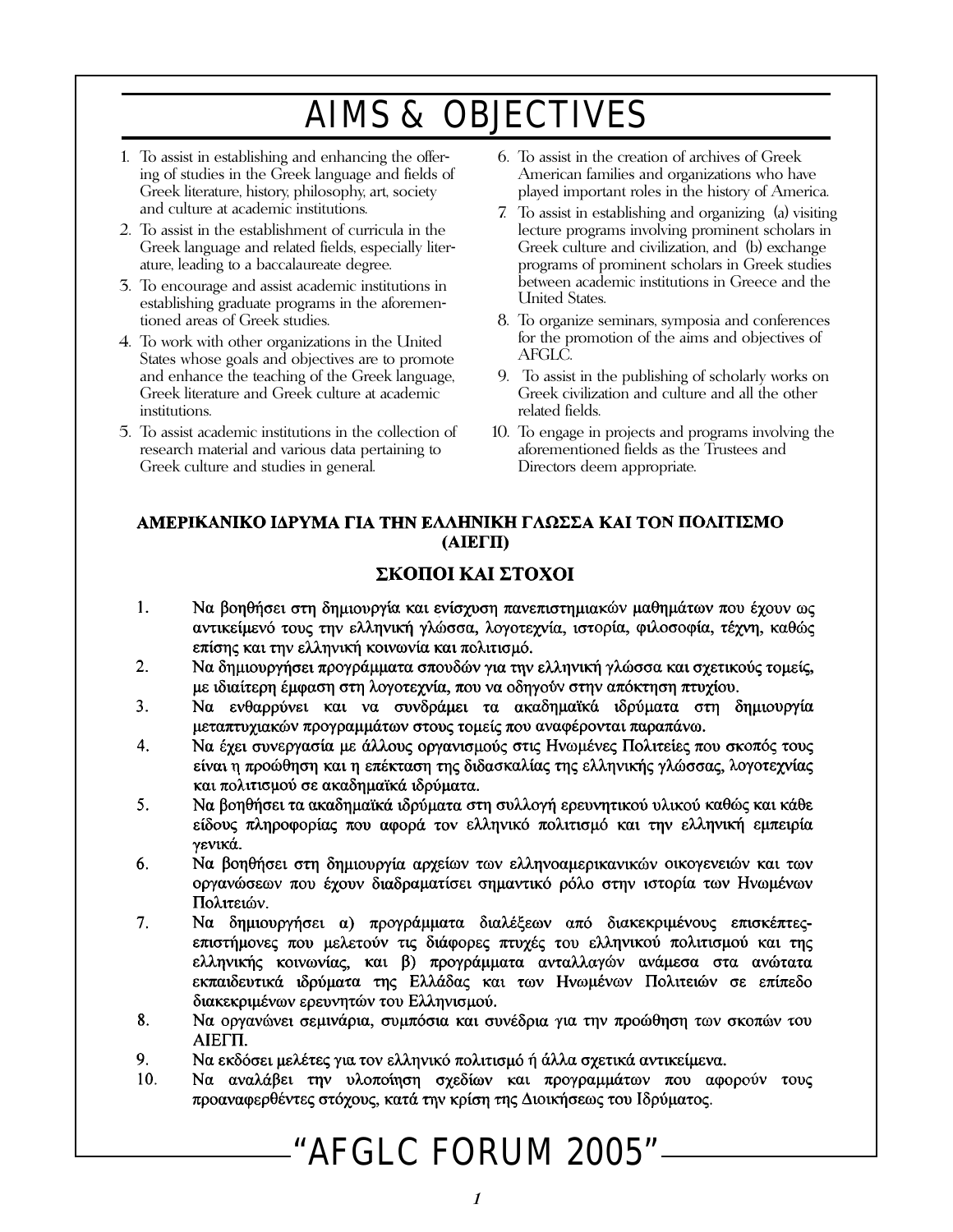

As AFGLC has expanded its mission and membership to include other countries and continents, it has incorporated the International Foundation for Greek Language and Culture (IFGLC), to serve as an umbrella organization, which has the same AFGLC mission and agenda, but it applies to the *global* advancement of the Hellenic heritage.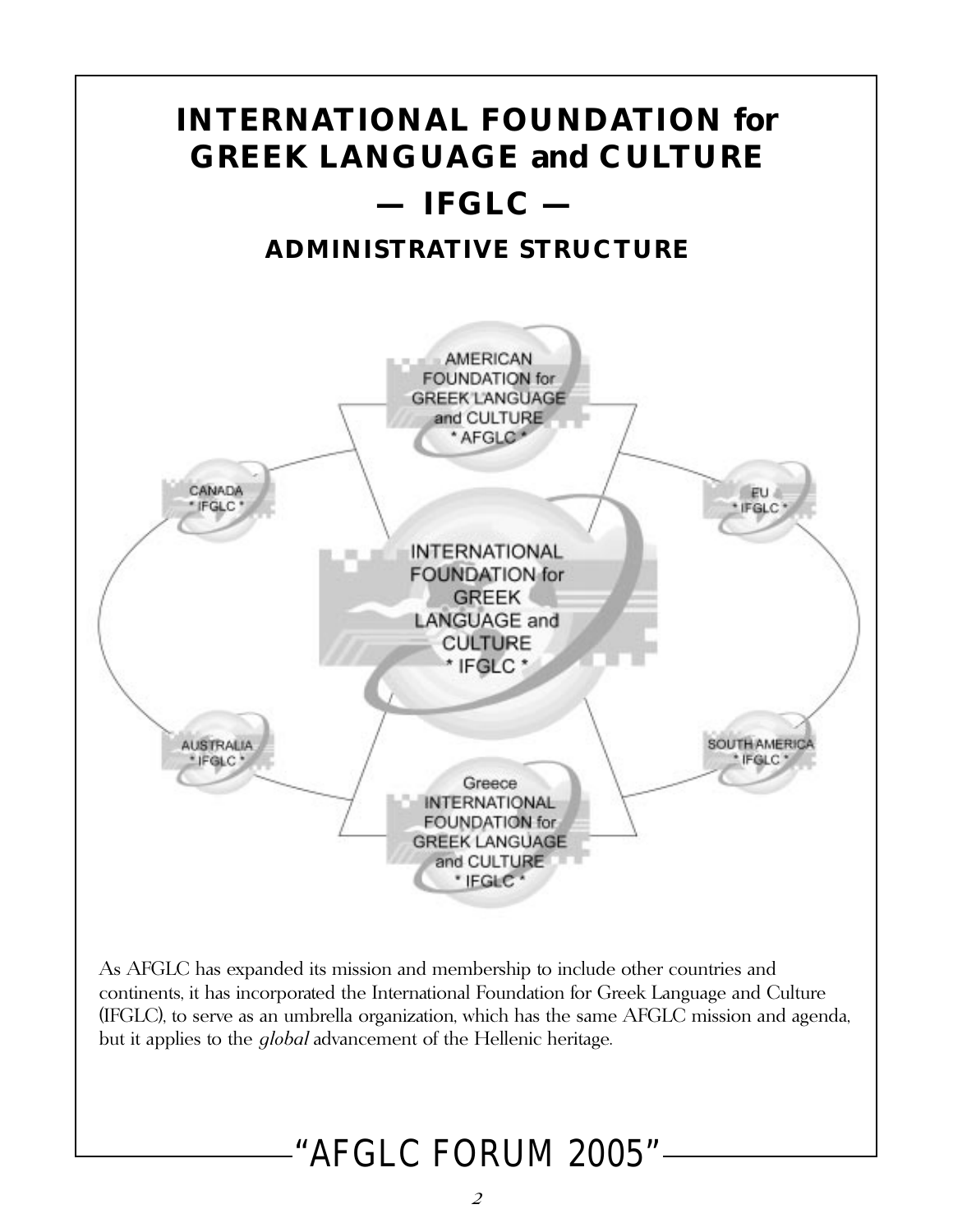## **"AFGLC** Educational Forum Committee 2005"

**CHAIR JOHN U. BALIS, M.D. PATHOLOGY** USF College of Medicine

#### **B. ERKMAN-BALIS, M.D. PATHOLOGY** USF College of Medicine

**DEMETRIOS HALKIAS, PH.D. MICROBIOLOGY** VA Hospital, USF College of Medicine

#### **REVEREND DR. STANLEY HARAKAS**

Dean Emeritus and Archbishop Iakovos Professor of Orthodox Theology, Hellenic College

> **JOHN HATSIOS ENGINEERING SCIENCES**

**IPPOKRATIS KANTZIOS, PH.D. LANGUAGE** USF College of Arts and Sciences

**NIKI KANTZIOS, PH.D. ARCHEOLOGY** USF College of Arts and Sciences **MR. NICHOLAS J. MAROULIS** **ENGINEERING SCIENCES**

**SUZANNE P. MURRAY, PH.D. HISTORY** USF College of Arts and Sciences

**WILLIAM MURRAY, PH.D. HISTORY** USF College of Arts and Sciences

**ELIAS STEFANAKOS, PH.D. ELECTRICAL ENGINEERING** USF College of Engineering

**CHRIS P. TSOKOS, PH.D. MATHEMATICS/STATISTICS** USF College of Arts and Sciences

**WILLIAM YOTIS, PH.D. MICROBIOLOGY** Professor Emeritus, Loyola University

**KIMON VALAVANIS, PH.D. COMPUTER SCIENCES & ENGINEERING** USF College of Engineering

"Today, as of old, Greece is of the utmost importance to every man who is seeking to find himself. And perhaps I should add that no people in the world are as much in need of what Greece has to offer as the American people . . . Economically it may seem unimportant, but spiritually Greece is still the mother of all nations, the fountain-head of wisdom and inspiration."

– Henry Miller

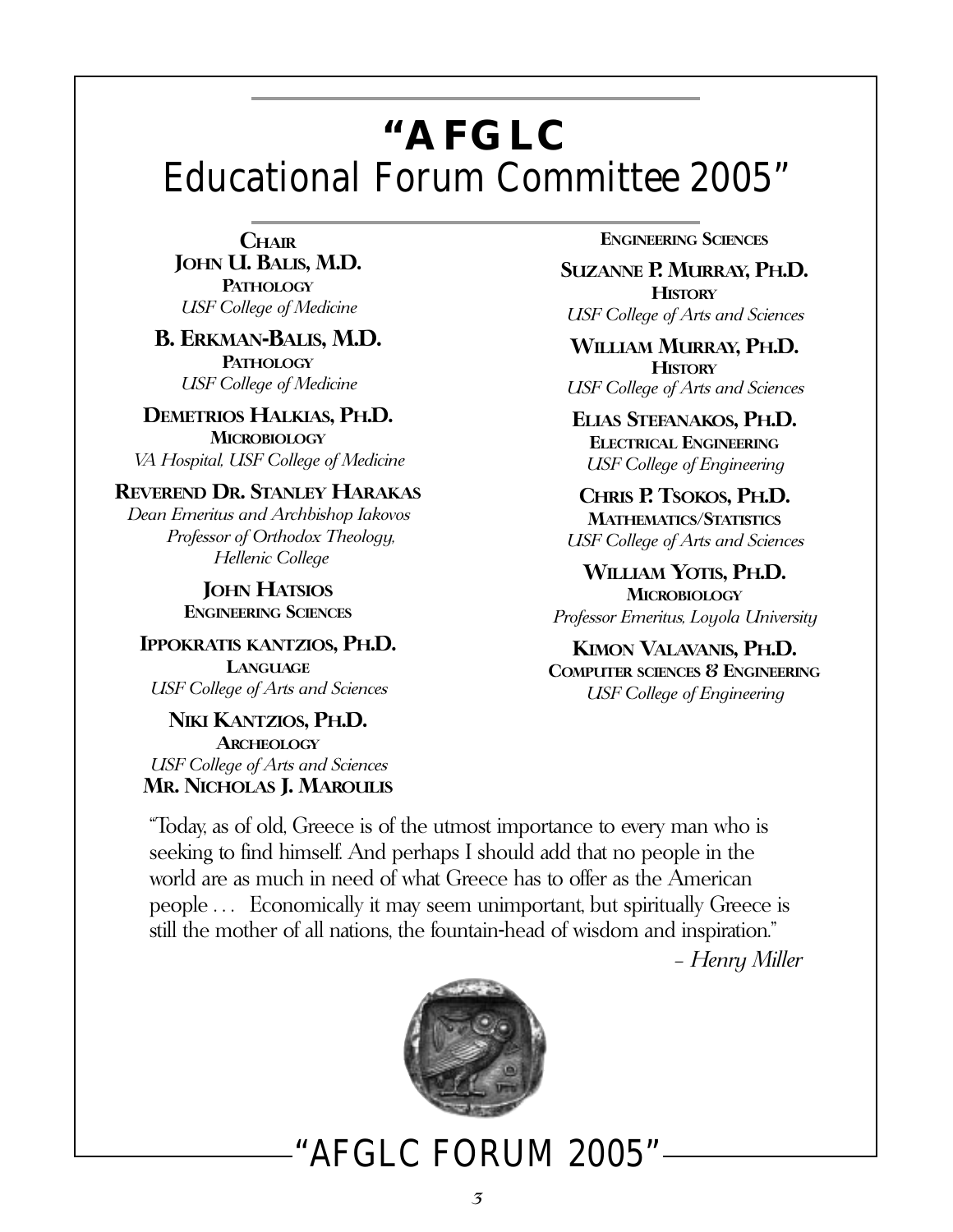### American Foundation for Greek Language and Culture

"AFGLC FORUM 2005"

**"Hellenic Paideia: Educating for Democracy and World Peace"**

## **March 3 - 5, 2005**

*University of South Florida*

### PROGRAM

### **Thursday - March 3, 2005**

**University of South Florida / Cooper Hall Auditorium CPR 103**

Invocation

6:30 pm - 10:00 pm

#### Annual AFGLC Lecture on Hellenism Moderator: Prof. Chris P. Tsokos

Reverend Dr. Stanley Harakas

Dean Emeritus and Archbishop Iakovos Professor of Orthodox Theology, Hellenic College

6:30 pm

Mrs. Katy Decker sings the American and Greek National Anthems

#### **AFGLC - A Global Voice for Hellenism**

7:00 pm Welcome and Greetings Recognition of Dignitaries and Introduction of Keynote Speakers Prof. Chris P. Tsokos Department of Mathematcis, USF, and President of AFGLC

"How Aristotle can Help Resolve the Conflict of

Cultures" Dr. Richard Rubenstein

Professor of Conflict Resolution and Public Affairs, George Mason University Fairfax, VA

#### Message from the Forum Sponsors: Mr. & Mrs. George Behrakis

9:00 - 10:00 pm Reception & Social Hour

#### Chairman, Gainesborough Investments

Welcome and Recognition of Dignitaries

Prof. Chris P. Tsokos

### **Friday - March 4, 2005**

**University of South Florida / Cooper Hall Auditorium CPR 103**

8:45 am -10 am Registration, Continental Breakfast & Social Hour

10:00 am

"Message from the President of USF" Prof. Judy L. Genshaft President, University of South Florida

### THEME 1 - "Progress since Pericles Funeral Oration: Hellenic Thought and Emerging Democracies" **Moderator: Reverend Dr. Stanley Harakas**

10:30 am - 12:00 pm

#### "The Creation of Democracy in Ancient Athens: An Unseemly Scrabble for Power?" Mr. Robin Waterfield, Writer

Translator of Plato and author of "Athens: A History - From Ancient Ideal to Modern City", Great Britain/ Greece

#### Coffee Break

#### "Democratic Institutions in the Greek/Byzantine Patristic and Canonical Tradition" Prof. John H. Erickson

Dean and Peter N. Gramowics Professor of Church History, St. Vladimir Orthodox Theology Seminary, Crestwood, New York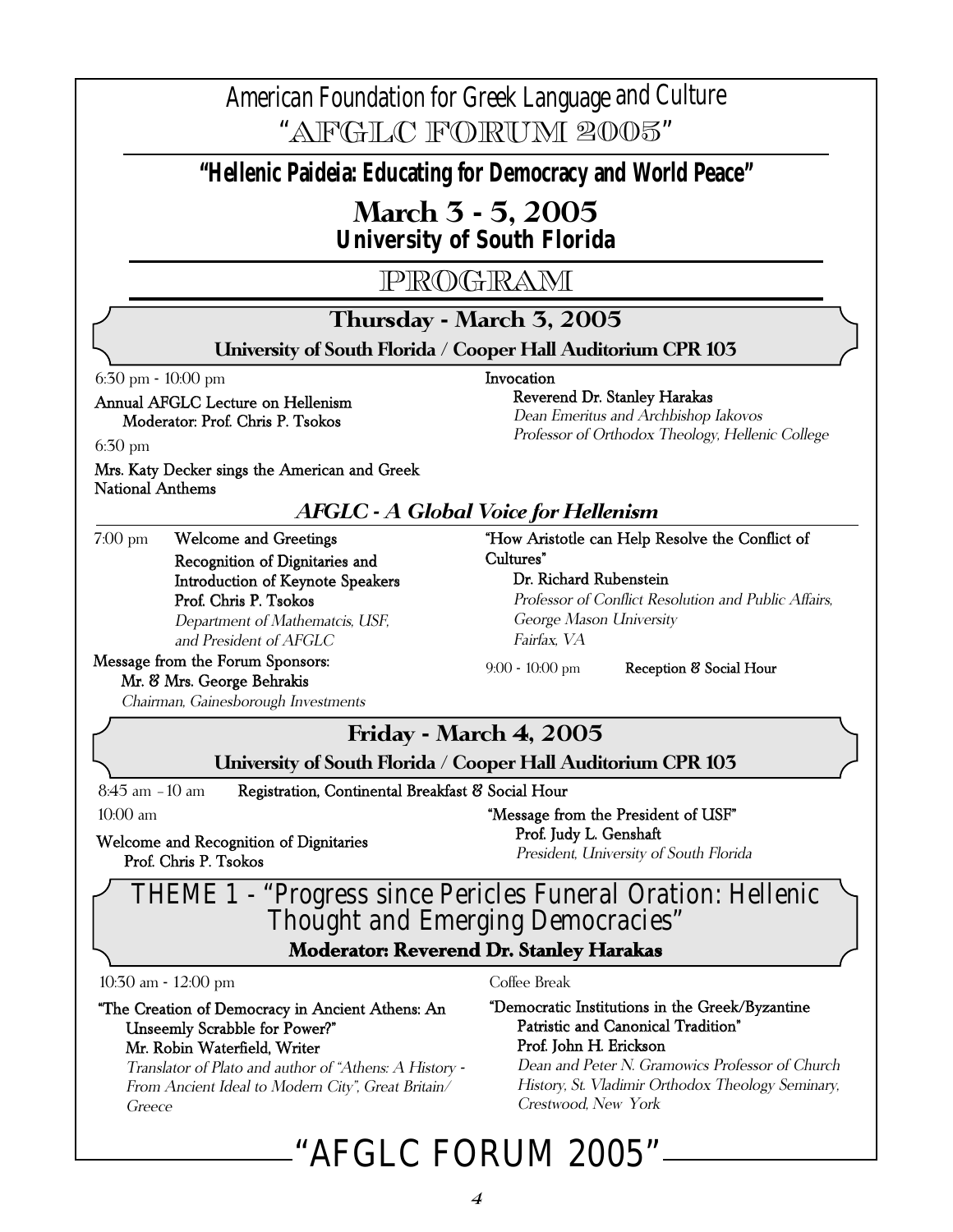"Evolution of Democracy in Modern Greece" Prof. Lily Macrakis, Dean

#### Panel and General Discussion

Hellenic College, Brookline, MA

### "Reports from AFGLC Centers - A Panel Discussion

**Moderators: Profs. Kimon Valavanis and Demetrios Halkias**

12:00 noon - 1:00 pm

### Panel Participants:

#### From USA Centers:

#### "Accomplishments and Plans at the Tri-State Center" Dr. Peter Yiannos President of the AFGLC Tri-State Center

Wilmington, Delaware

#### "Accomplishments and Plans in Tampa Center" Dr. Niki Kantzios

President of the AFGLC Tampa Center Tampa, Florida

"Accomplishments and Plans in Dallas Center"

#### Mr. Ektor Polykandritis

President, Dallas Center Dallas, Texas

From the Athens Center of the IFGLC (International Foundation for Greek Language and Culture), Athens, Greece:

"Accomplishments and Plans at the IFGLC Athens Center"

#### Mrs. Ioanna Tzanoudaki

Director of Public Relations, IFGLC Athens Center Athens, Greece

"The IFGLC Third International Conference: 'Hellenic Paideia and Classic Values'"

Dr. Dennis Koutras

President of the Third International Conference, at Zappeion, Athens, Greece - June 2-4, 2005 IFGLC Athens Center Athens, Greece

#### Special Acknowledgments: Prof. Chris P. Tsokos

1:00 pm - 2:00 pm Lunch (Greek Folk Dances by the Hellenic Society of USF)

#### 2:00 pm - 2:15 pm

Greetings from the College of Arts and Sciences" Prof. John Skvoretz Dean, College of Arts and Sciences, USF

### THEME 2 - "Hellenic Paideia and Democratic Institutions as Instruments for Social Development and World Peace"

**Moderator: Prof. Joanne B. Waugh**

2:15 pm - 3:30 pm

"The Orthodox Tradition of Inner Peace and the World Community" Mrs. Marilyn Rouvelas, Writer

Author of "Guide to Greek Traditions and Customs in America" Arlington, Virginia

"Platonic Paideia and European Culture" Prof. Christos C. Evangeliou Professor of Hellenic Philosophy Towson University, MD

"Peace Education and Conflict Resolution: Progress since the Formation of the Amphictyonic Council"

Prof. Richard Rubenstein

Professor of Conflict Resolution and Public Affairs George Mason University

Panel Participants: - Includes above speakers, and

Prof. Michael T. Gibbons Department of Political Science, USF

Coffee Break

#### 3:30 pm - 3:45 pm

"Greetings from The Richard Stockton College of New Jersey"

Prof. Herman Joseph Saatkamp, Jr. President, The Richard Stockton College of New Jersey

# THEME 3 - The AFGLC- ICHS Concept: ICHSs Accomplishments and Plans" – Reports/Panel Discussion

**Moderators: Profs. Ippokratis Kantzios and John U. Balis**

3:45 pm - 5:00 pm

#### "Overview"

Prof. Ippokratis Kantzios Peter and Sophia Kourmolis Assistant Professor in Greek Language and Literature, USF

Reports:

Prof. William Murray Mary and Gus Stathis Professor of Greek History and Director of the AFGLC-ICHS, USF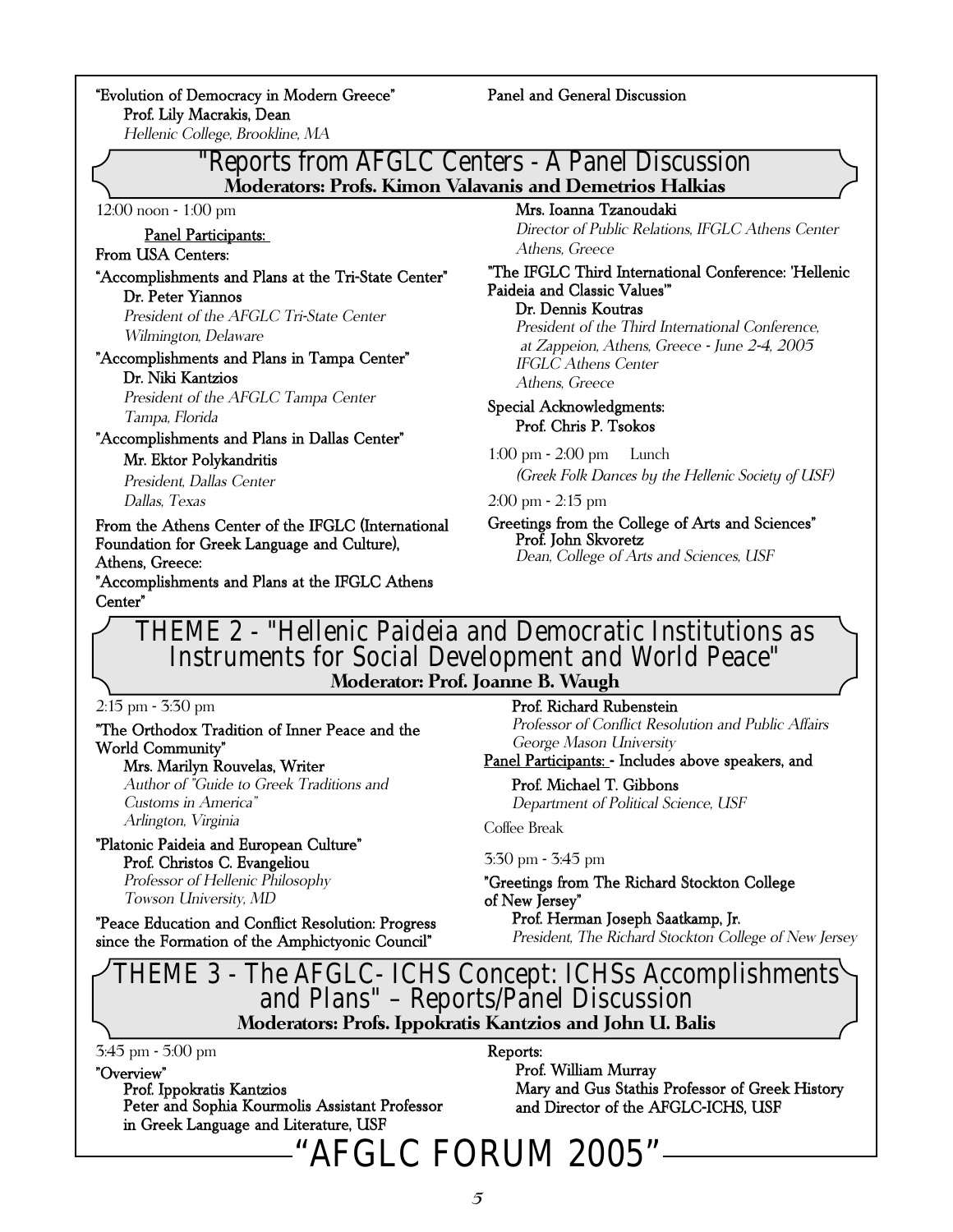#### Dr. Suzanne Murray

Program Director of "USF Study Abroad to Greece" USF

#### Prof. Fred Mench

Director of AFGLC—ICHS The Richard Stockton College of New Jersey Prof. Tom Papademetriou

Associate Director of AFGLC-ICHS The Richard Stockton College of New Jersey General Discussion

Concluding Remarks: Prof. John U. Balis

Emeritus Professor of Pathology, USF and Executive Vice-President, AFGLC

### Saturday - March 5, 2005

**University of South Florida/ Cooper Hall Auditorium CPR 103**

8:45 am –10:00 am Registration, Continental Breakfast & Social Hour

10:00 am - 11:00 am

Welcome and Recognition of Dignitaries Prof. Chris P. Tsokos

"USF Support of the ICHS Academic Mission" Prof. Renu Khator Provost, USF

"Greetings from Rhode Island" The Honorable Leonidas P. Raptakis Rhode Island Senate, District 33

"Greetings from Connecticut" The Honorable Demetios Giannaros

Professor of Economics, University of Hartford Deputy Majority Leader, CT Legislature

#### "Greetings from Greece"

Dr. Vassilios Protopsaltis Senior Vice President for Public Affairs Athens, Greece

### THEME 4 - The AFGLC Strategic Plan

11:00 am -12:00 Noon

"AFGLC: Yesterday, Today and Tomorrow" Prof. Ulysses J. Balis Harvard University and Director of AFGLC Website

Boston, MA

Commentaries and General Discussion - Moderator: Prof. Chris P. Tsokos

### THEME 5 - "Strategies for the Support of AFGLC Educational Mission" - A Panel Discussion

**Moderator Dr. Peter Yiannos**

12:00 Noon -1:00 pm Panel Participants:

#### Mr. George D. Behrakis

Chairman Gainesborough Investments, Inc.

#### Mr. E. J. Elliott

President and CEO Gencor Industries, Inc.

#### Mr. Emmanuel Rouvelas, Esq,

Chairman, Preston Gates Ellis & Rouvelas Meeds LLP Arlington, Virginia

Mr. Gus A. Stavros, CEO, Pelam Investments, Inc. St. Petersburg, Florida

Concluding Remarks and Acknowledgements Prof. Chris P. Tsokos

#### AFGLC Gala 2005

7:00 pm

New Renaissance Tampa Hotel International Plaza, 4200 West Columbus Drive, Tampa

There is a 10-year tradition to climax the Educational Forum with a Gala Event, which has consistently provided a unique and joyous occasion for our international family to interact in a distinctly Hellenic setting. The Gala Event is also the place where we honor persons who believe in the goals and objectives of AFGLC and support the AFGLC's noble educational mission. Please join us this Saturday March 5, 2005 at the Annual AFGLC Gala Event: 7:00 PM Cocktails; 8:00 PM Dinner; Music by the Islanders; Black Tie optional.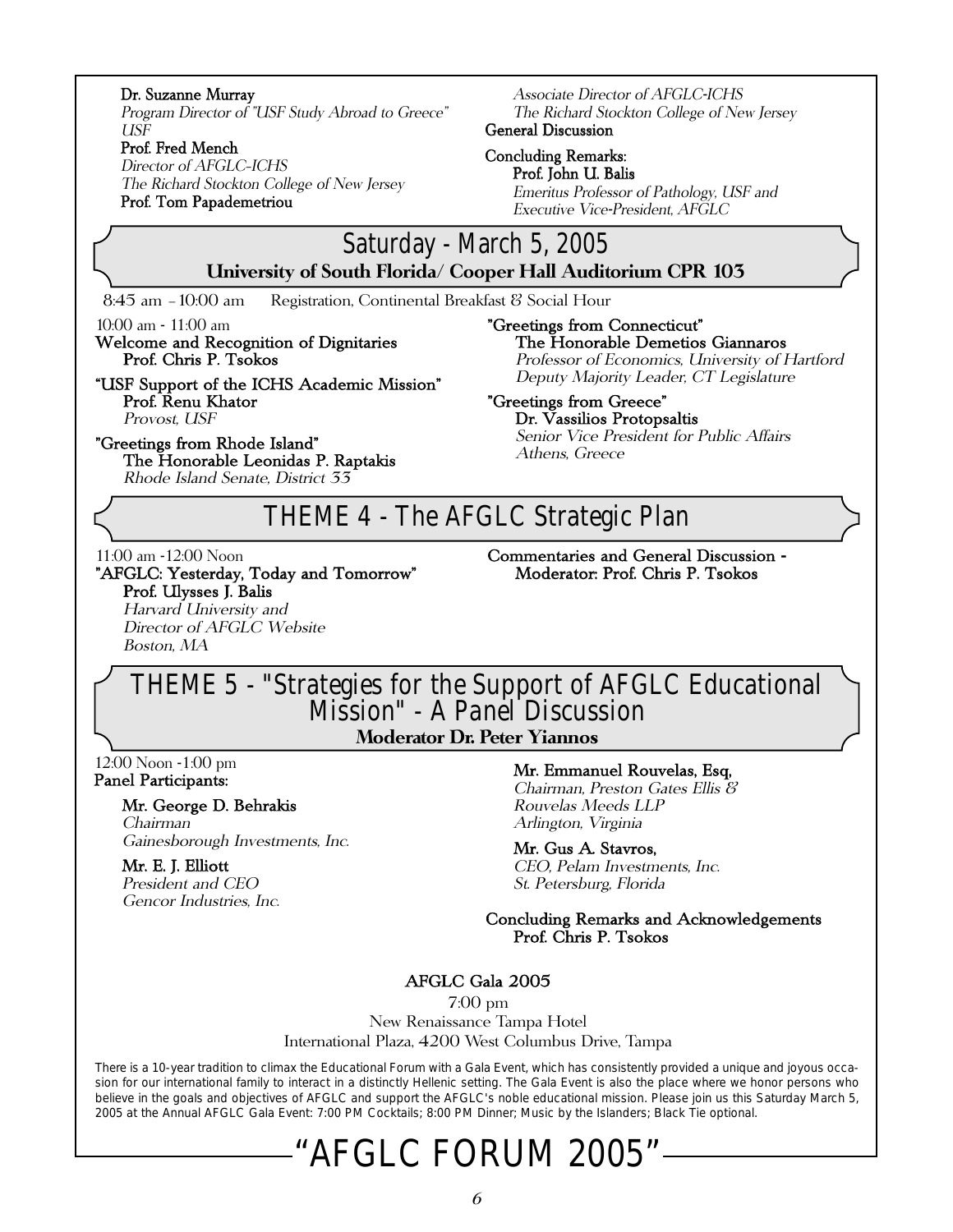### Honorees of AFGLC Forum/Gala 2005

#### Mrs. Marilyn Rouvelas

Author, Washington, D.C. For her Outstanding Contribution in the promotion of Hellenism and the Preservation of Greek Culture

#### Reverend Dr. Stanley S. Harakas

Dean Emeritus and Archbishop Iakovos Professor of Orthodox Theology, Hellenic College. For his Outstanding Educational Accomplishments and his enthusiastic Advise and Support of the AFGLC Noble Educational Mission

### Special Guest Participants of AFGLC Forum/Gala 2005

Dr. Sophia Balis Professor, Dental School University of Maryland

Dr. Ulysses J. Balis College of Medicine, Harvard University AFGLC Boston, Massachusetts

Mr. George D. Behrakis Chairman, Gainesborough Investments, Inc. AFGLC Boston, Massachusetts

Rev. Dr. Demetrios J. Constantelos Emeritus Professor of History The Richard Stockton College of New Jersey

Mr. Peter Kourmolis Trustee of AFGLC Headquarters Tampa, Florida

Dr. John H. Erickson Dean and Peter N Gramowics Professor of Church History, St. Vladimir's Orthodox Theology Seminary Crestwood, New York

Mr. and Mrs. E.J. Elliott President and CEO Gencor Industries, Inc. Orlando, Florida

Dr. Christos C. Evangeliou Professor of Hellenic Philosophy Towson, University

Dr. Judy Genshaft President, USF

The Honorable Dr. Demetrios Giannaros Deputy Majority Leader, CT Legislature President, World Hellenic Inter-Parliamentary Association

Dr. Michael Gibbons Department of Political Science, USF

Dr. Niki Kantzios President, AFGLC Tampa Bay, Florida

Dr. Renu Khator Provost, USF

Dr. and Mrs. Gus. Kotsanis AFGLC, Dallas, Texas

Mr. and Mrs. Paul Kotrotsios Hellenic News, Philadelphia

Dr. and Mrs. Dennis Koutras IFGLC Athens, Greece

Mr. Angelos Langadas AFGLC West Palm Beach, Florida

Mr. and Mrs. Dimitri Lahiri AFGLC, Dallas, Texas

Dr. Lily Macrakis Dean of Hellenic College Brookline, MA

Dr. Fred Mench Director of AFGLC- ICHS, The Richard Stockton College of New Jersey

Dr. Chris Michael AFGLC, Dallas, Texas

Dr. Suzanne Murray Assistant Director AFGLC- ICHS, USF

Dr. William Murray Director AGGLC- ICHS, Chair of History Department, USF

Dr. Thomas Papademetriou Assistant Director ICHS Assistant Professor of Greek The Richard Stockton College of New Jersey

Mr. Ektor Polykandriotis President, AFGCL, Dallas, Texas

Dr. Vassilios Protopsaltis Senior Vice President for Public Affairs The American College of Greece Athens, Greece

The Honorable Leonidas Raptakis Rhode Island Senate, District 33

Mr. Emmanuel Rouvelas, Esq. Chairman, Preston Gates Ellis & Rouvelas Meeds LLP Arlington, Virginia

#### Dr. Richard Rubenstein

Professor of Conflict Resolution and Public Affairs George Mason University Fairfax, VA

Dr. Herman and Mrs. Joseph Saatkamp. Jr. President, The Richard Stockton College of New Jersey

Mr. and Mrs. James Scofield Past Supreme President of AHEPA St. Petersburg, Florida

Dr. John Skvoretz Dean, College of Arts and Sciences, USF

Mrs. Ioanna Tzanoudaki IFGLC Athens Center Athens, Greece

Dr. George Vassilatos Vice-President of AFGLC-Tri-State Center Wilmington, DE

Dr. and Mrs. Peter Yiannos President of AFGLC-Tri-State Center Wilmington, DE

Mr. Robin Waterfield, Writer, Translator of Plato and author of "Athens: A History - From Ancient Ideal to Modern City", Great Britain/Greece

Dr. Joanne Waugh Department of Philosophy, USF